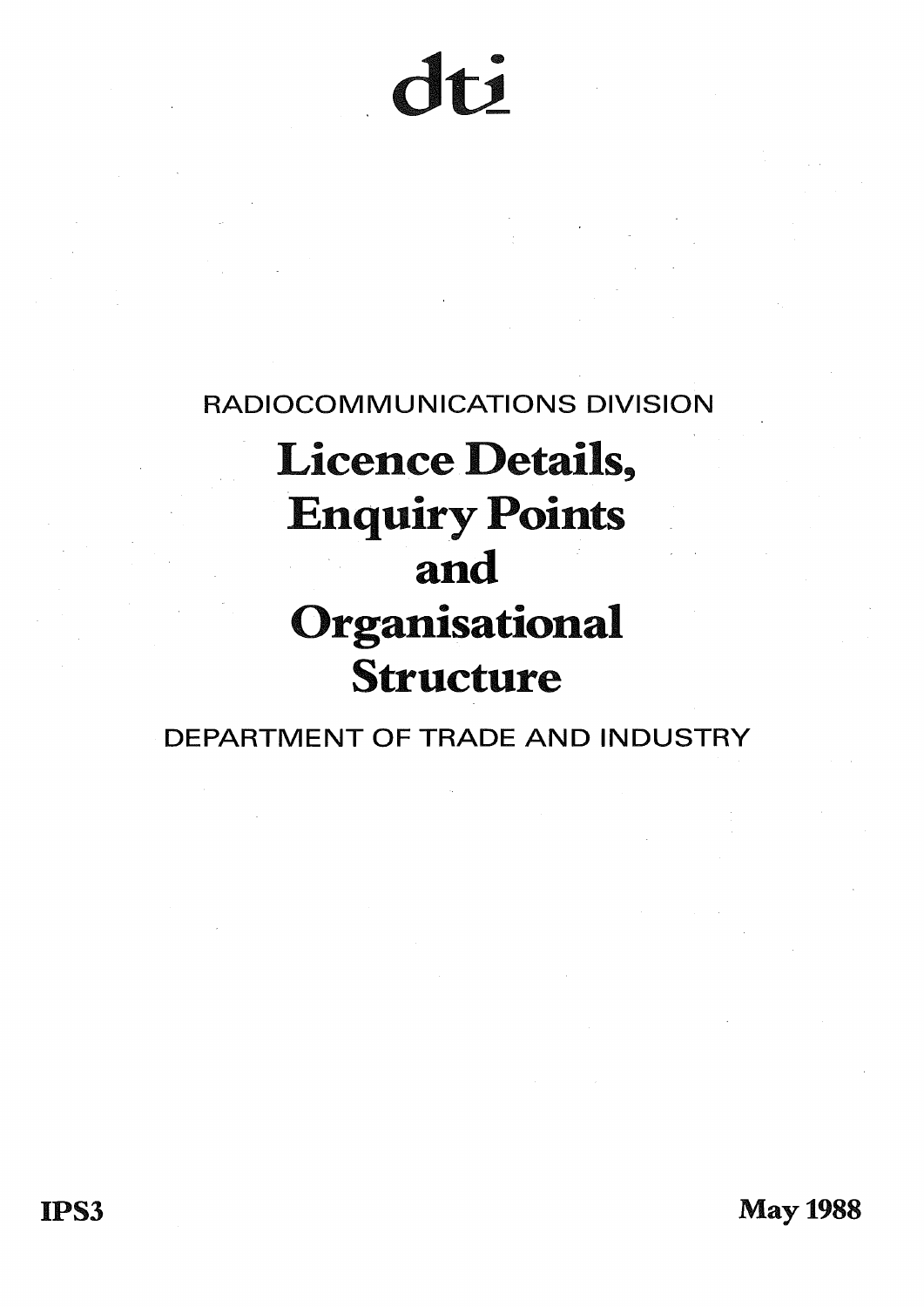## RADIOCOMMUNICATIONS DIVISION (RD)